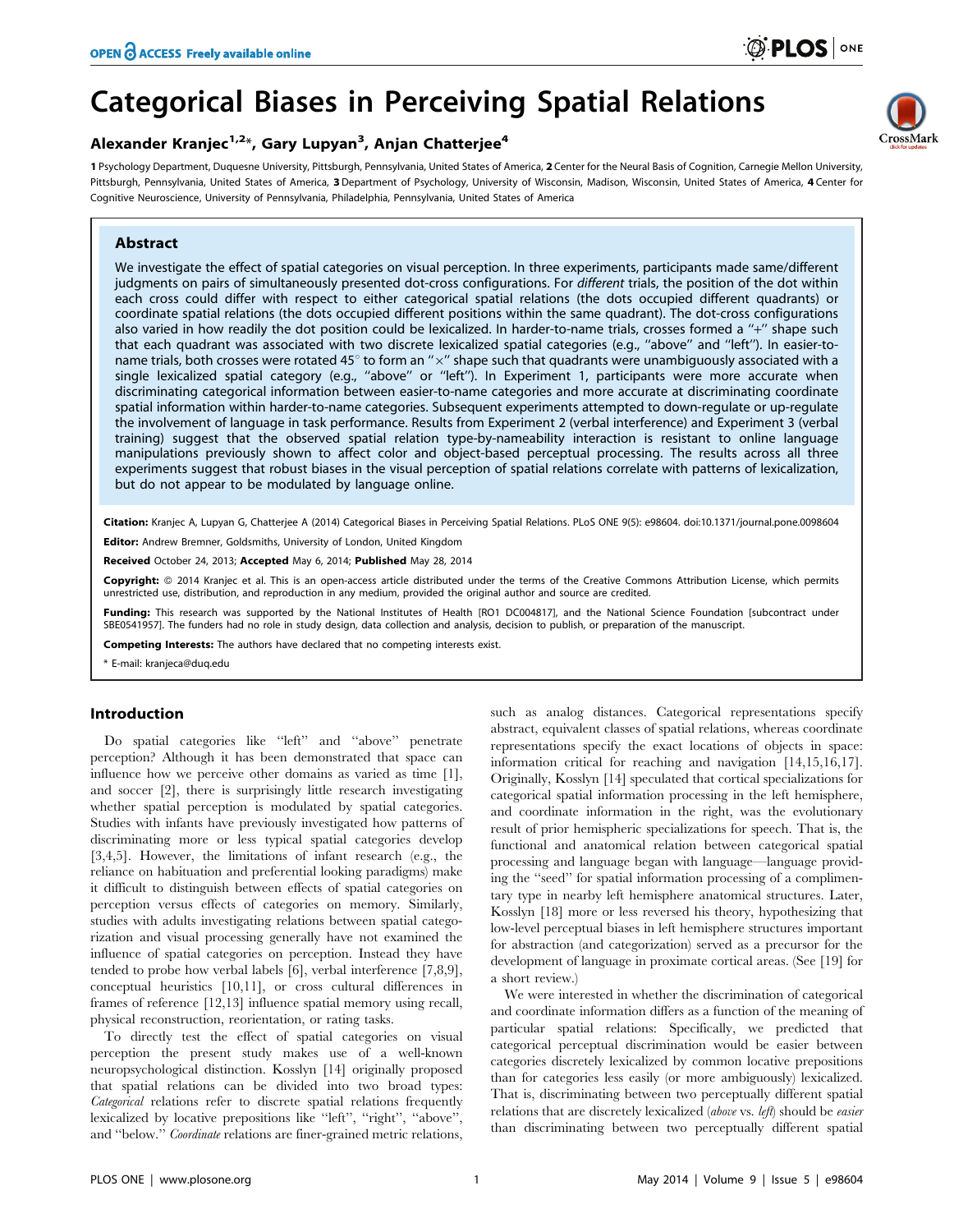relations that share a common spatial category between them (above-left vs. below-left). Conversely, insofar as lexicalized distinctions are associated with more common categories [20,21,22], it should be more difficult to make coordinate judgments when discriminating between two perceptually different spatial relations within easier-to-name spatial categories compared to more ambiguously lexicalized categories. In short, we predict that "nameability" will have opposite effects on categorical and coordinate discriminations. Better nameability will make locations between spatial categories more distinctive, while making locations within spatial categories more alike. (See [23] for further rationale and additional empirical work regarding this prediction.)

## Experiment 1

#### 1.1. Methods

1.1.1 Participants. Ten adults participated for pay or course credit (6 women; median age  $= 24$ ). Participants in all experiments were right-handed, native English speakers and gave written informed consent. The Institutional Review Board of the University of Pennsylvania approved all experimental protocols.

1.1.2. Procedure and Materials. Participants made same/ different judgments on pairs of dot-cross grids presented simultaneously for 200 ms to the left and right of central fixation (Figure 1; Stimuli were adapted from a previous study [24]). The participants' task was to respond ''same'' (via keypress) anytime the two configurations were identical and respond ''different'' otherwise. The critical "different" trials, shown in Figure 1, varied on two variables of interest: relation type (categorical or coordinate), and nameability (easier-to-name or harder-to-name).

On categorical trials the dots occupied different quadrants, but maintained the same distance (15, 30, 45, or 60 pixels) from the origin in each grid (displayed to the left and right of fixation). On coordinate trials, the dots occupied the same quadrant, but were located at various distances from the origin (also 15, 30, 45, or 60 pixels). Nameability was instantiated by a simple rotation of the display. In harder-to-name trials, crosses were composed of intersecting vertical and horizontal lines forming a "+" such that each quadrant was associated with two spatial prepositions (e.g.



Figure 1. Examples of the four types of ''different'' trials. Two dot-cross grids were displayed simultaneously to the left and right of central fixation. In the actual experiments, the dot was red and appeared an equal number of times in each of the 4 quadrants across all trials.

doi:10.1371/journal.pone.0098604.g001

above AND right). In easier-to-name trials, both crosses were rotated  $45^{\circ}$  to form an " $\times$ " such that each quadrant was unambiguously associated with a discrete spatial preposition (e.g. below OR right). (See Figure 2A and 2B.) [Performance on training trials in Experiment 3 confirmed that the quadrants in " $\times$ " displays depicted more prototypical spatial categories compared to ''+'' displays. (See Figure 2C and Section 3.2.)]

All trial-types were intermixed. Each trial consisted of a 500 ms pre-fixation delay, followed by a 250 ms fixation cross and 200 ms stimulus presentation. The experiment was self-paced in that a new trial was triggered upon making a response to the previous one. There were a total of 512 trials; 50% of trials were different trials, 50% were same trials. The 256 different trials consisted of equal numbers of the four main trial types. (See Figure. 1).

#### 1.2. Results

The analyses of all experiments include only the critical ''different'' trials because only these trials differ on the two variables of interest: spatial relation type and nameability. We hypothesized that categories unambiguously lexicalized by the words "left", "right", "above", and "below", correspond to more discrete spatial categories and should therefore lead to more accurate detection of between-category differences. Conversely, because coordinate discriminations require discrimination within a category, when making coordinate judgments the pattern should reverse and performance should be worse for easier-to-name trials relative to harder-to-name categories.

Accuracy. As evident from Figure 3, there was a significant main effect of spatial relation type; overall participants were more accurate on categorical as compared to coordinate trials,  $F(1,9) = 258.88$ ,  $p \le .001$ . The main effect of nameability was not significant. The critical nameability (harder-to-name vs. easier-toname)  $\times$  spatial relation-type (categorical vs. coordinate) interaction was highly reliable in the predicted direction,  $F(1,9) = 12.96$ ,  $p<.01$  (Fig. 3). Planned t-tests showed that for categorical (between-category) trials, direct correspondence with easier-toname spatial positions improved performance by  $3\%$ , CI  $[-0.056,$  $-0.004$ ],  $t(9) = 2.58$ ,  $p = .03$ . For coordinate (within-category) trials, easier-to-name positions decreased accuracy by 8.4%, CI  $[0.027, 0.146], t(9) = 3.09, p = .01.$ 

Reaction Time. Analysis of RTs revealed a congruent pattern of results, with no evidence of a speed-accuracy tradeoff.  $(M + CAT)$  $= 599$  ms,  $M \times_{\text{CAT}} = 552$  ms,  $M +_{\text{COOR}} = 624$ ,  $M \times_{\text{COOR}}$  $= 640$  ms). There was a main effect of spatial relation-type showing a highly reliable advantage for categorical trials,  $F(1,9) = 13.60$ ,  $p = .005$ , and a main effect of nameability showing a slight advantage for easier-to-name trials,  $F(1,9) = 5.94$ ,  $p = .038$ . As with accuracy, the pattern of RTs showed a reliable nameability  $\times$  spatial relation-type interaction,  $F(1,9) = 10.28$ ,  $p \le .01$ .

Planned comparisons show that for categorical relations, participants responded faster to easier-to-name trials by 47 ms, CI [27.43, 66.62], t(9) = 5.43,  $p<.0005$ . For coordinate relations, RTs were faster on harder-to-name trials by 17 ms, CI  $[-48.50,$ 15.50], though this difference was non-reliable,  $t(9) = 1.17$ ,  $p > .20$ .

#### 1.3. Discussion

These results suggest that there is a relationship between discretely lexicalized spatial categories and perceptual processing of categorical and coordinate spatial relations. Even though the observed results were obtained without the explicit use of any particular category labels, it is possible that the perceptual processes involved in making the same-different decision are modulated, online, by implicitly activated verbal labels [21,25].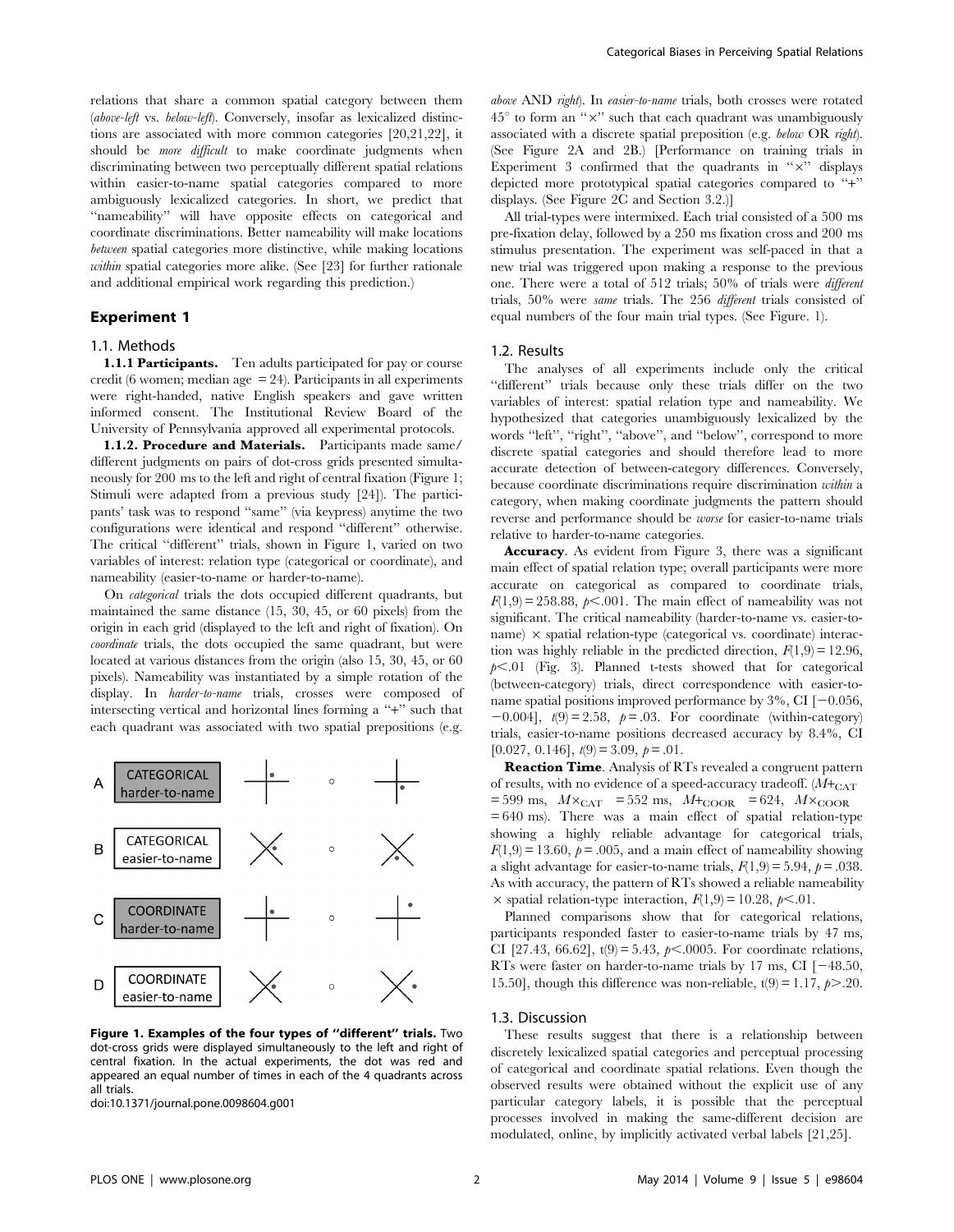

Figure 2. Harder vs. easier-to-name spatial categories. (A) In harder-to-name trials each quadrant was associated with two spatial prepositions (e.g. above AND left). (B) In easier-to-name trials each quadrant was unambiguously associated with a discrete spatial preposition (e.g. above OR left). (C) For verbal training in Experiment 3, each of the four positions corresponding to the "x" partition (not shown during training) was valid for a single label (above, below, left, or right). Each of the four positions corresponding to the "+" partition was valid for two labels (above AND right, above AND left, below AND right, or below AND left). doi:10.1371/journal.pone.0098604.g002



Figure 3. Accuracy results for Experiment 1. (A) Overall % accuracy for all different trials. (B) Nameability advantage (easier-to-name trials minus harder-to-name trials). A positive difference score indicates an advantage on easier-to-name trials; a negative score indicates a disadvantage on easier-to-name trials. Error bars represent 1SE of the mean difference between easier-to-name and harder-to-name trials. doi:10.1371/journal.pone.0098604.g003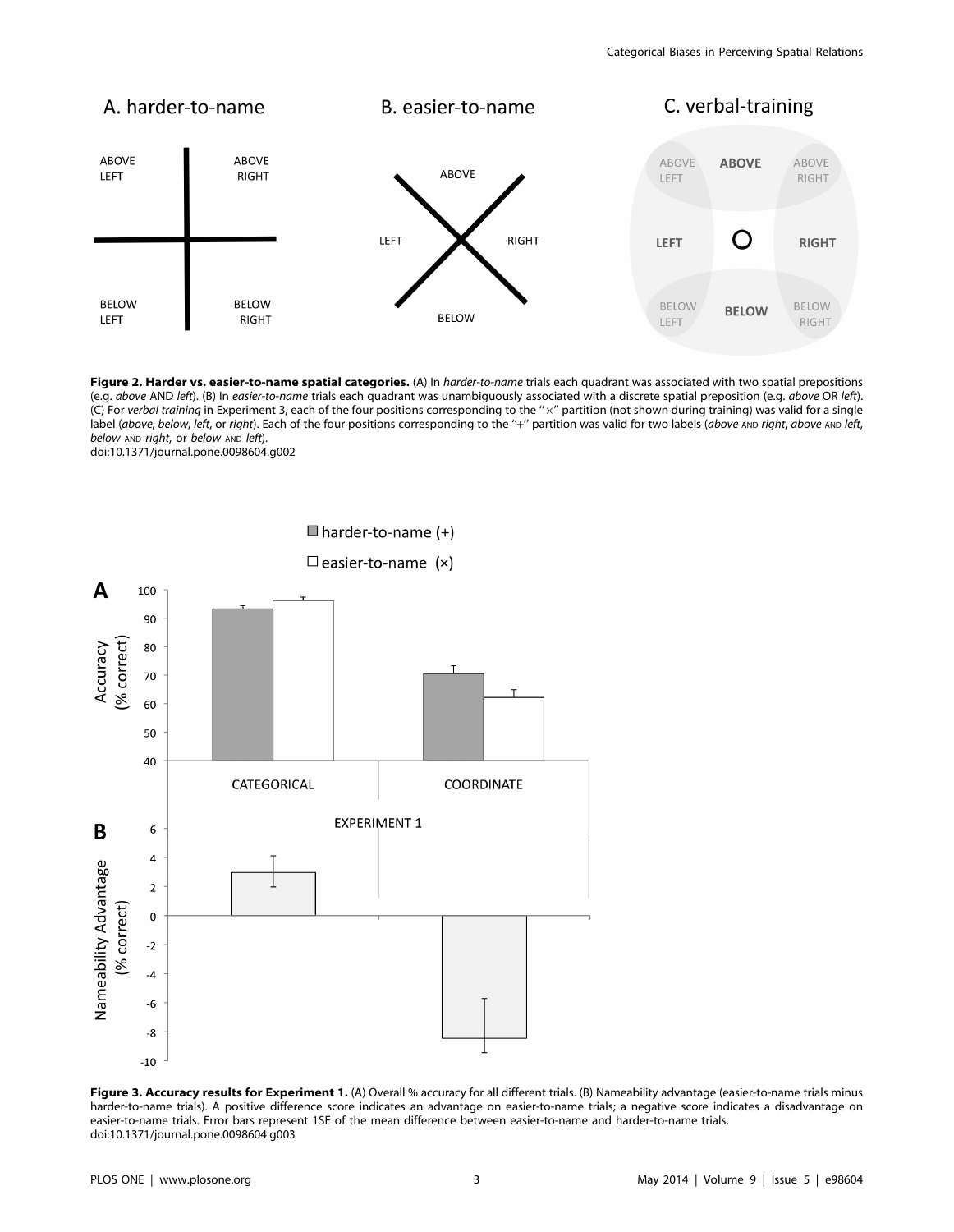

 $\blacksquare$  harder-to-name (+)

Figure 4. Accuracy results for Experiment 2 (visual vs. verbal interference). (A) Overall % accuracy for all different trials. (B) Nameability advantage (easier-to-name trials minus harder-to-name trials). A positive difference score indicates an advantage on easier-to-name trials; a negative score indicates a disadvantage on easier-to-name trials. Error bars represent 1SE of the mean difference between easier-to-name and harder-to-name

doi:10.1371/journal.pone.0098604.g004

trials.

#### Experiment 2 (Verbal Versus Visual-Interference)

To investigate whether the online engagement of verbal representations is critical in producing the effects observed in Experiment 1, Experiment 2 contrasted performance on the original task under conditions of verbal and visual interference. Verbal interference is hypothesized to down-regulate the involvement of language in task performance [26,27]. If language plays a critical role in the observed perceptual biases, the advantage on the categorical easier-to-name trials and coordinate harder-toname trials (Exp. 1) should be attenuated by verbal interference. We predicted that if language plays a critical role in the observed perceptual biases, then down-regulating the activation of category labels via a verbal interference task should decrease the difference in performance between the easier-to-name (x) and harder-toname (+) trials.

#### 2.1. Methods

2.1.1 Participants. Seventeen adults participated for pay or course credit (9 women; median age = 22). All participants were right-handed, native English speakers.

2.1.2. Procedure and Materials. Participants performed a same/different judgment task on pairs of dot-cross configurations (as in Experiment 1) with concurrent verbal or visual-interference tasks. The design of the interference tasks was based on that of a previous study investigating the role of language on color perception [28]. Both interference tasks in the present experiment used a one-back match paradigm. For the verbal-interference task, at the start of a 4 trial sequence of the same/different discrimination trials, one of 10 color words was presented for 1400 ms (beige, black, brown, gray, orange, pink, purple, violet, white, or yellow). Participants were instructed to remember the word during the subsequent discrimination trials. After 4 trials, another color word was presented at the beginning of the next trial sequence. Participants were told to press the space bar with their left hand if the color word matched the previous one. For the visual-interference task, participants had to instead remember one of 10 different fractal patterns, also presented for 1400 ms at the beginning of a 4 trial sequence. Interference type was manipulated within subjects. There were 128 trials per run, with 2 runs of verbal-interference and 2 runs of visual-interference conditions for 512 total trials. Interference-condition type alternated, and the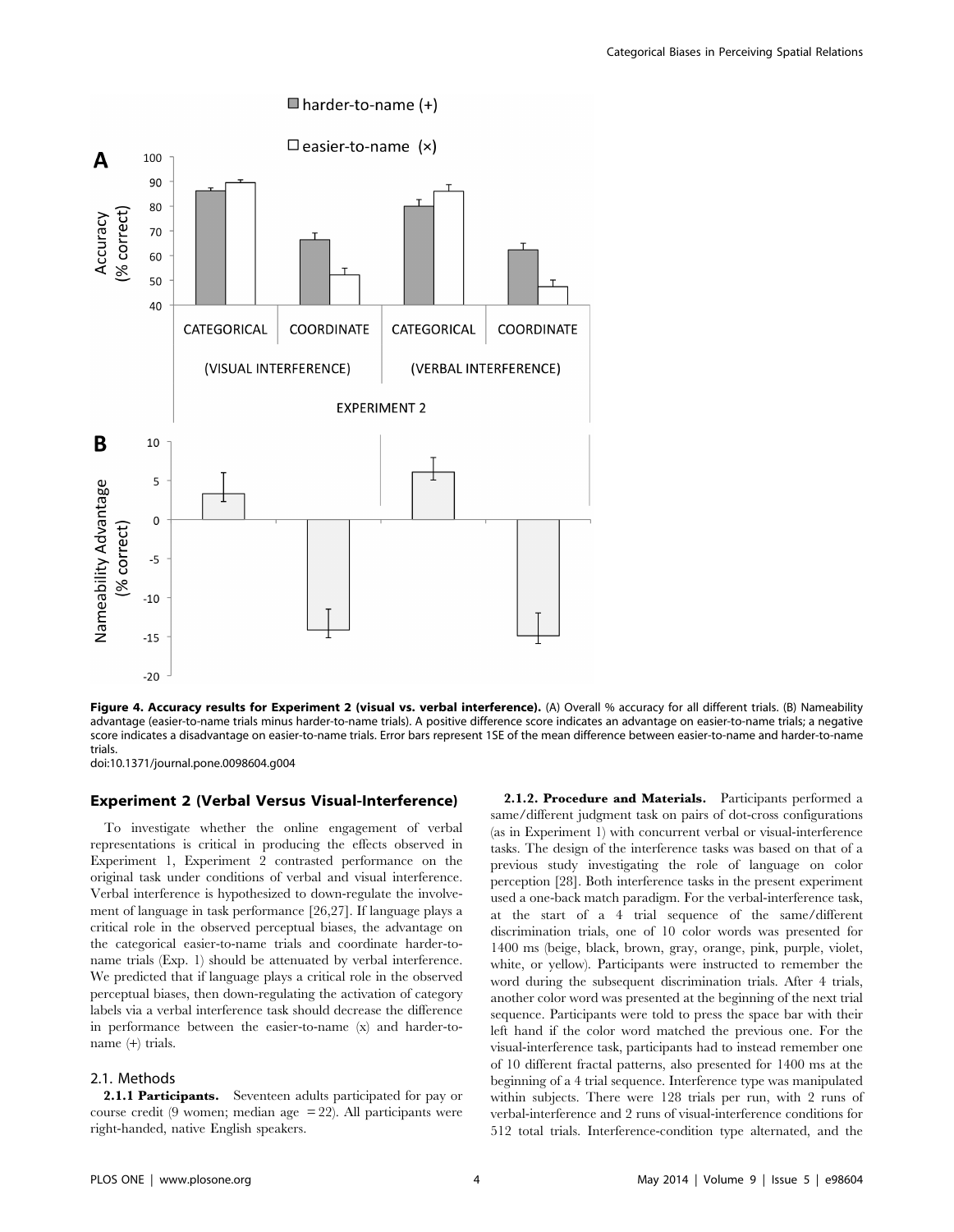order was counterbalanced. For both verbal and visual-interference conditions, 15% of word or pattern trials were ''match trials'' and therefore required a response on the interference task. The remaining 85% were ''nonmatch trials'' and did not require a response.

#### 2.2. Results

Performance on Interference Tasks. Participants made more errors on the visual match/nonmatch task (match trials  $= 86.6\%$  correct, different trials  $= 93.8\%$  correct) than the verbal task (match trials  $= 92.9\%$  correct; different trials  $= 95.9\%$ correct); main effect of interference type,  $F[1,16] = 4.78$ ,  $p = .044$ . There is therefore some reason to believe that the visual-interference task was more difficult than the verbalinterference task, particularly for the 15% of trials requiring a match response; response type (match vs. nonmatch)  $\times$  interference-type (verbal vs. visual)  $[F(1,16) = 16.30, p < .001]$ .

Accuracy on Main Task. Unsurprisingly, interference reduced overall accuracy: as revealed by a reliable effect of experiment (Exp. 1 vs. Exp. 2),  $F(1,25) = 6.05$ ,  $p = .015$  (cf. Figs. 3) and 4). However, as in Experiment 1, there was a significant main effect of spatial relation-type; overall, participants were more accurate on categorical as compared to coordinate trials,  $F(1)$ ,  $16 = 19.12$ ,  $p \le 0.0005$  (see Figure 4).

Although more errors were made on the visual match/ nonmatch task (suggesting it may have been a more challenging interference task), verbal-interference led to poorer overall accuracy on same/different judgments in the main task (mean  $accuracy = 68.9\%$  as compared to performance on same/ different judgments during concurrent visual-interference (mean accuracy = 73.6%)  $[F(1,16) = 6.47, p = .02]$ .

Also, as in Experiment 1, we found a significant interaction between nameability (harder-to-name vs. easier-to-name) and spatial relation-type (categorical vs. coordinate),  $F(1,16) = 8.49$ ,  $p = .01$ ] (See Figure 4a). The observed pattern—better performance on easier-to-name " $\times$ " trials for categorical judgments as compared to better performance on harder-to-name ''+'' trials for coordinate judgments—was not affected by interference type [spatial relation-type  $\times$  nameability  $\times$  interference type,  $F<1$ .

Planned t-tests showed a pattern consistent with Experiment 1. With *visual interference*, t-tests show that for categorical relations, performance was 3% more accurate on easier-to-name trials, CI  $[-0.090, 0.024]$ —a non-reliable difference,  $t(16) = -1.23$ ,  $p > .20$ . For coordinate relations, performance was 14.2% less accurate on easier-to-name trials, CI [0.085, 0.198],  $t(16) = 5.28, p < .001$ . With verbal interference, performance on categorical trials was boosted by 6% on easier-to-name trials, CI [0.021, 0.101], t(16) = 3.22,  $p = .005$ . For coordinate trials, performance was 14.9% less accurate on easier-to-name trials,  $t(16) = 5.08$ ,  $p < .001$ , CI [0.087, 0.211] (See Figure 4b).

Reaction Time. Participants were faster to respond to categorical  $(M = 491)$  compared to coordinate  $(M = 518)$  trials,  $F(1, 16) = 7.73$ ,  $p<.013$ . The effect of nameability was not reliable,  $F<1$ . As in Experiment 1, there was a reliable spatial relation-type  $\times$  nameability interaction,  $F(1, 16) = 8.49$ ,  $p = .01$ , which was also reliable separately for visual-interference and verbal-interference trials. The three-way interaction with interference type included was not reliable,  $F(1, 16) = 2.63$ ,  $p = .13$ . Planned comparisons for nameability effects on coordinate and categorical trials showed a very similar pattern to Experiment 1. The three-way interaction between relation-type, nameability, and experiment (Exp. 1 vs. Exp. 2) was not reliable,  $F<1$ . (Nor was this interaction reliable comparing Exp. 1 to the two interference conditions of Exp. 1 separately.)

#### 2.3. Discussion

Verbal interference affected overall accuracy on the same/ different task more than visual interference, despite the arguably greater demand characteristics of the visual interference task. This finding suggests that language may play some general role in the perception of spatial categories. However, we did not find any selective effects of verbal interference on discrimination performance for either accuracy or RTs. That is, there was no evidence of a reduction in the difference in accuracy/RTs on the easier-toname (x) and harder-to-name (+) trials, nor an interaction with trial-type (categorical/coordinate). This pattern of results is not consistent with the prediction that performance on the categorical trials and/or easier-to-name trials is critically dependent on the online recruitment of verbal labels.

## Experiment 3 (Verbal Training)

An alternative to down-regulating the involvement of language via verbal interference, is up-regulating the involvement of specific labels via a short training session. Requiring participants to explicitly associate locations with distinct labels strengthens existing associations and tends to exaggerate categorical effects on perception (e.g., see Exp. 3 in [25]). In the present study, Experiment 3 examined whether training participants to associate particular meaningful verbal labels with the spatial categories used in Experiment 1 influenced performance on the same/different task immediately following the training session. We hypothesized that if the interaction we observed in Experiment 1 stems from the automatic involvement of category labels, strengthening the association between labels and particular spatial locations should increase the differences between easier-to-name (x) and harder-toname (+) trials observed in Experiment 1.

Experiment 3 was designed to investigate how explicitly associating four common verbal labels (above, below, left, and right) with the eight spatial categories—corresponding to the harder-toname  $(+)$  and easier-to-name  $(x)$  quadrants used in Experiment 1—affects categorical and coordinate discrimination performance.

#### 3.1. Methods

**3.1.1 Participants.** Fourteen adults participated for pay or course credit (8 women; median age  $= 22$ ). All participants were right-handed, native English speakers.

3.1.2. Procedure and Materials. Before performing the same/different judgment task, participants were trained to explicitly associate the eight spatial regions from Experiment 1 with familiar spatial category labels. The session comprised 160 training trials and lasted approximately five minutes. On each training trial participants heard one of four verbal labels (the words above, below, left, or right) followed by the presentation of a red dot in some relation to a central fixation point. The dot appeared in one of the eight positions used in Experiment 1 (see Figure 2C). Importantly, during training participants saw only the origin dot and probe dot: no grid was present. Thus, any partitioning of the space was implicit, being imposed by the participant. Participants were instructed to press the spacebar if the label correctly labeled the spatial relation (80% of trials), and make no response if the label was invalid (20% of trials). The trial ended when a response was made or after 1 s. Correct responses were followed by a 'bleep' sound; incorrect responses were followed by a 'buzz' sound.

This paradigm trained participants to explicitly classify all eight positions (i.e. the locations of the probes for the  $\times$  and + partition in Experiment 1) into 4 lexicalized categories. This meant that each of the four positions corresponding to the " $\times$ " partition was valid for a single label (above, below, left, or right) whereas each of the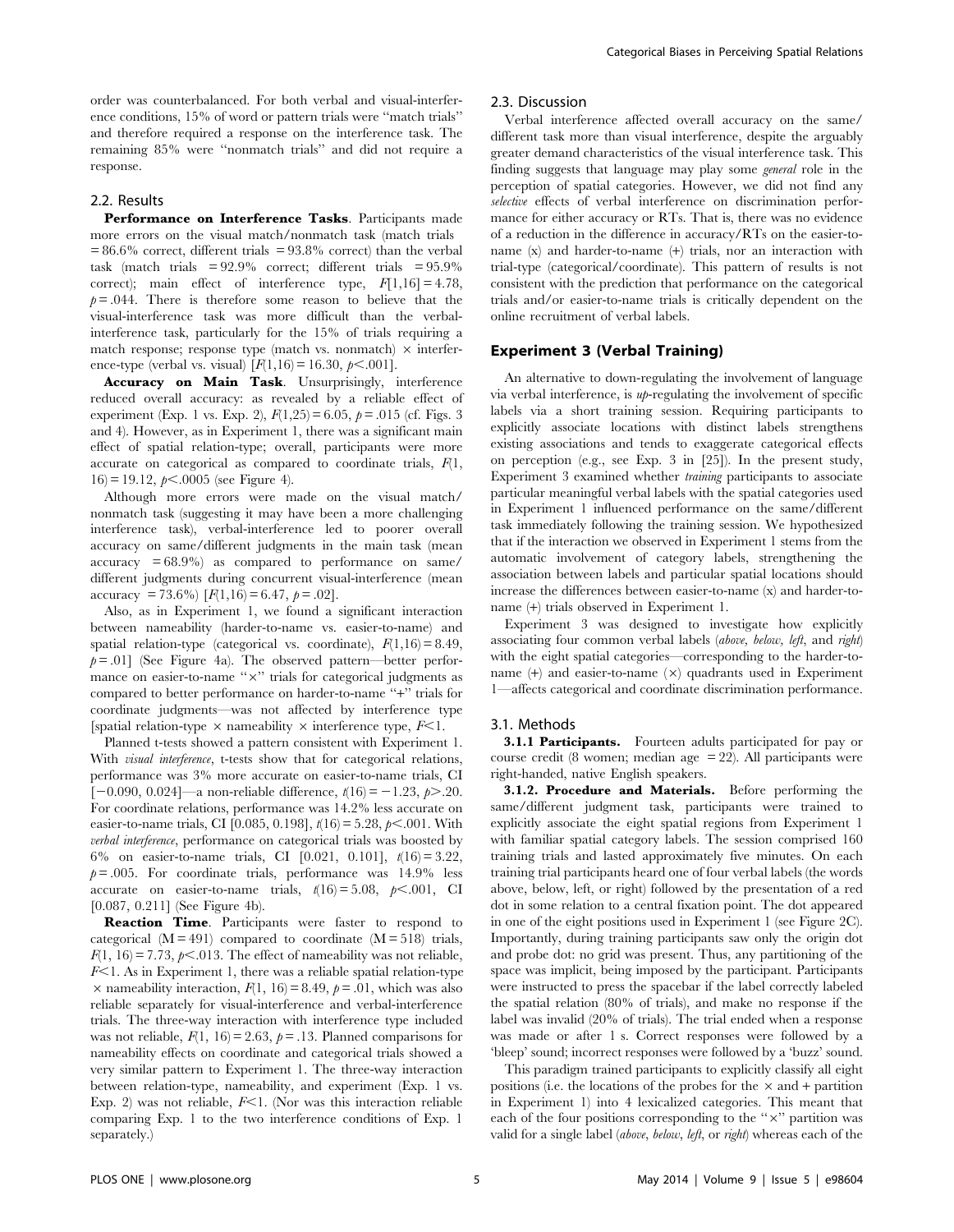four positions corresponding to the "+" partition was valid for two labels (above AND right, above AND left, below AND right, or below AND left). (Figure 2C).

After training, participants performed the identical same/ different task used in Experiment 1. We hypothesized that if discrete verbal labels played a role in generating the original pattern of results, explicit verbal training would amplify the effects by exerting a selective influence on spatial perception between trial types. That is, for the easier-to-name  $(x)$  trials, categorical judgments would be predicted to become easier, and the coordinate judgments more difficult as compared to the identical judgments without prior training (as in Experiment 1). Conversely, for harder-to-name (+) trials, categorical judgments should become more difficult and the coordinate judgments easier. In other words, training with verbal labels would further discretize the easier-to-name "x" quadrants while making harder-to-name "+" quadrants more ambiguous (See Figure 2C).

#### 3.2. Results and Discussion

Training Task. RT performance on training trials confirmed that " $\times$ " quadrants depicted more prototypical spatial concepts; participants were much faster in matching an auditory verbal label (above, below, left, and right) to a dot presented in the four locations corresponding to the "x" quadrants compared to the four locations corresponding to the "+" quadrants from Experiment 1  $[M_{\times} = 399 \text{ ms}, M_{+} = 449 \text{ ms}, t(13) = 7.63, p<.0005]$ . This confirms our initial assumption that the "x" partition demarcates categories that are indeed ''easier-to-name'' than quadrants demarcated by the "harder-to-name" "+" partition.

Accuracy on Main Task. As evident in Fig. 5b there was a significant main effect of spatial relation-type on accuracy. As in the previous studies, participants were more accurate on categorical than coordinate trials,  $F(1,13) = 81.92$ ,  $p<.0005$ . The main effect of nameability was not significant. Overall accuracy did not differ significantly between Experiments 1 and 3  $(F<1)$ .

Planned t-tests show that for categorical relations, performance was more accurate on easier-to-name trials by 4.6%, CI [0.002, 0.092],  $t(13) = 2.24$ ,  $p = .04$ . For coordinate relations, performance was more accurate on harder-to-name trials by 7.0%, CI [0.018, 0.123],  $t(13) = 2.90, p = .01$ .

As in Experiments 1 and 2, participants in Experiment 3 were more accurate in making categorical judgments for easier-to-name trials relative to harder-to-name trials, while more accurate in making coordinate judgments for harder-to-name trials, relative to easier-to-name trials [Accuracy:  $F(1,13) = 12.07$ ,  $p = .004$ ]. As evident from comparing Figures 3 and 5, verbal training did not meaningfully alter the discrimination profile. The three-way interaction between spatial-relation type, nameability, and experiment (Exp. 1 vs Exp. 3) was entirely absent for accuracy,  $F = 0.0$ .

Reaction Time. Overall, the RTs in the present experiment were faster than in Experiment 1 ( $M_{\text{NO TRAINING}}$  = 603 ms,  $M_{VERBAL TRAINING}$  = 498 ms,  $[F(1,22)$  = 4.44,  $p = .047$ . The decrease in RTs is most parsimoniously explained as a practice effect resulting from increased exposure to the spatial locations during training. In addition to the main effect of training on RT, there was, as in Experiments 1 and 2, a very reliable categoricaltrial advantage  $(M_{CAT}$  = 481 ms;  $M_{COR}$  = 516 ms),  $F(1,13) = 18.88$ ,  $p = .001$ . The main effect of nameability was not significant. The spatial relation type  $\times$  nameability interaction for RT was in the same direction as in the earlier experiments, but not reliable,  $F(1,13) = 1.18$ ,  $p > .20$ . The three-way interaction between spatial-relation type, nameability, and experiment (Exp. 1 vs. Exp. 3) was marginal,  $F(1, 66) = 3.77$ ,  $p = .06$ .

Together, Experiments 2 and 3 suggest that online downregulation using verbal interference (Exp. 2) or up-regulation using verbal training (Exp. 3) does not alter the degree to which lexicalized spatial categories selectively influence the discrimination of categorical and coordinate spatial relations.

## General Discussion

To investigate top-down effects of spatial categories on perception, we developed a sensitive task capable of detecting the influence of nonverbal semantics on spatial discrimination. Our basic finding is that the discrimination of spatial relations is strongly influenced by spatial categories. Compared to categories associated with multiple lexical items (above-left, etc.), categories associated with simple labels (above, below, right, left) partition space more effectively as evidenced by superior between-category discrimination (categorical trials) and poorer within-category discrimination (coordinate trials). This pattern of results proved to be remarkably robust, resisting the influence of manipulations intended to either disrupt or enhance the influence of language: down-regulating via verbal interference (Exp. 2) and up-regulating via explicit label training (Exp. 3).

One interpretation of the pattern of effects observed in Experiment 1 is that verbal representations of discrete prepositions guided visual perception, facilitating between-category judgments (required by the categorical trials) and interfered with withincategory judgments (required by the coordinate trials). While it remains possible that even more sensitive perceptual and interference manipulations (or neuroscience methods) could one day provide evidence that the nameability x spatial informationtype interaction reported here is significantly mediated by verbal labels, the lack of selective effects for both interference and training manipulations in Experiments 2 and 3 argues against such an interpretation. At the very least, Experiments 2 and 3 reflect a "good effort" to test the hypothesis that the original effect was modulated on-line by verbal labels [29].

The overall pattern of results suggests that spatial categories lexicalized by English prepositions are deeply entrenched and influence the perception of both categorical and coordinate spatial information. While these spatial categories are marked in language, we found little evidence to suggest that the observed selective effects for categorical and coordinate processing are under online control of language. This pattern may indicate that perceptual systems are predisposed towards marking some critical spatial boundaries prior to language exposure (like those which distinguish between vertical and horizontal boundaries/projections), and that verbal labels reflect these spatial categories. This interpretation does not rule out the idea that our habits of using particular prepositions and attending to the spatial relations they denote produces biases in spatial categorization [30]. Although we cannot currently distinguish between these two non-mutually exclusive accounts, our data suggest that the influence of spatial categories is resistant to online perturbations of verbal labels.

Furthermore, we found that lexicalized categories predicted performance in a perceptual task that did not always require participants to make a categorical discrimination. That is, the relative difficulty on easier-to-name coordinate trials is especially notable because it provides evidence that lexicalizable categorical information more than ambiguously lexicalizable categorical information influences the perception of continuous, metric spatial information. This finding suggests that high-level categorical information penetrates perceptual representations [25].

More speculatively, these data suggest that mental structures like schemas may play a role in representing meaningful patterns of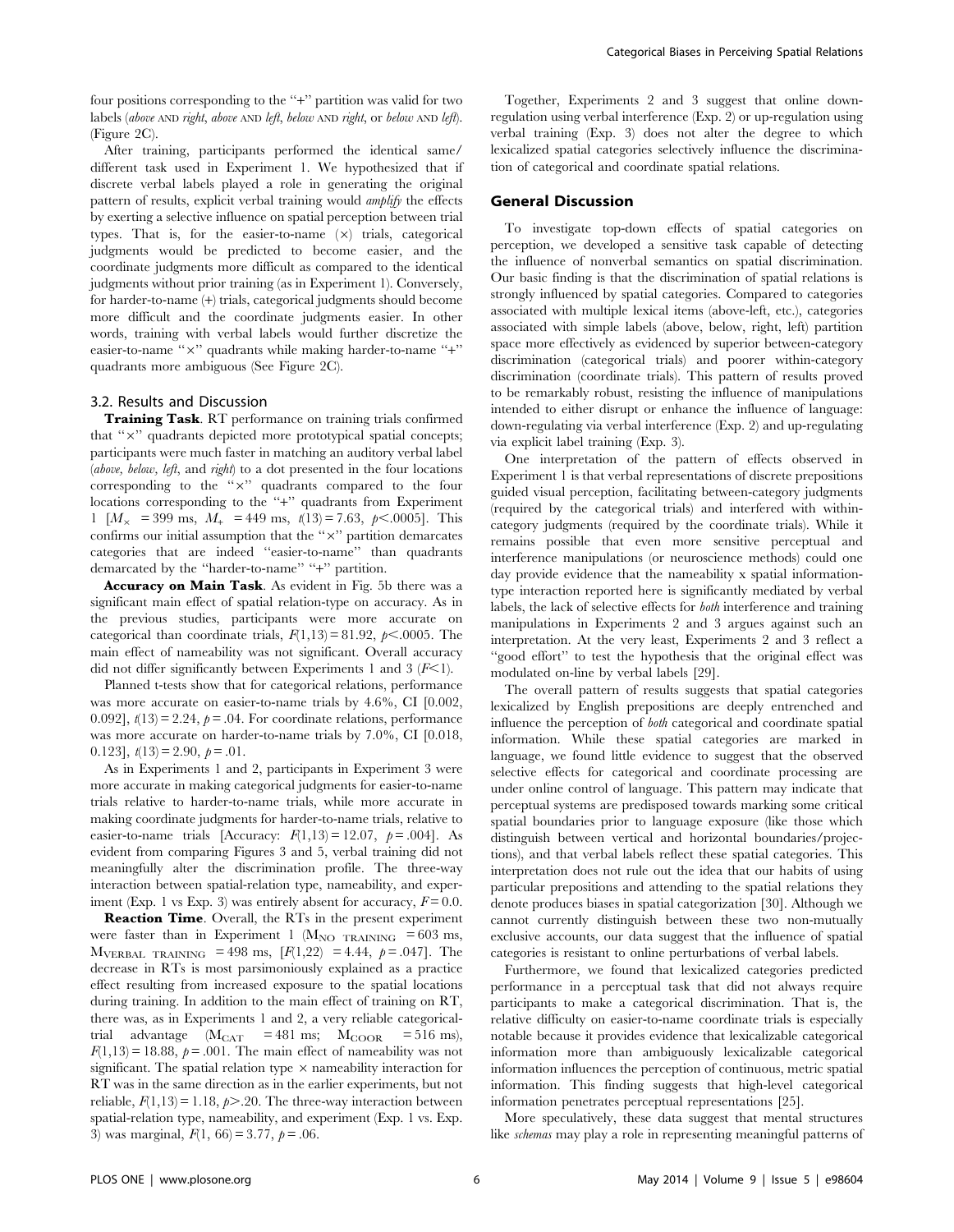

Figure 5. Accuracy results for Experiment 3 (verbal training). (A) Overall % accuracy for all different trials. (B) Nameability advantage (easierto-name trials minus harder-to-name trials). A positive difference score indicates an advantage on easier-to-name trials; a negative score indicates a disadvantage on easier-to-name trials. Error bars represent 1SE of the mean difference between easier-to-name and harder-to-name trials. doi:10.1371/journal.pone.0098604.g005

basic spatial relations [31,32,33,34,35,36,37]. In theory, schemas capture an intermediate level of representational structure that is neither perceptual nor verbal in nature. As such, schemas lack both the rich detail of percepts, and the symbolic properties of words, while encoding the necessary content for representing primitive relational semantics. What distinguishes schemas from percepts is that they are meaningful, encoding the basic semantics contained within asymmetrical figure-ground relations. But a schematic level of representation is also distinguishable from language in that it is relatively more analog. Whereas words are digital, with their relations to the entities they denote being largely arbitrary, schematic representations maintain the generalized topographic structure of the percept. With respect to the current study, a schematic representation (or image schema) can serve the purpose of representing lexicalized meaning nondigitally. While the theoretical construct of an image schema is widely influential in cognitive linguistics and conceptual metaphor theory, few experimental studies have lent them empirical support. In line with this theoretical construct, the present data suggests that meaningful analog spatial representations exert an influence on perception, and are not easily modulated by verbal interference or training. Consistent with the findings of two recent studies, the present data also suggest that meaningful schematic spatial representations [32] exert influence on low-level spatial relational processing in a manner that relatively digital representations alone (like words) cannot [38]. Space may be special in this respect. That is, while space may play an important role in grounding semantics (in an "embodied" sense) it may simultaneously be more resistant to Whorfian effects because it serves such a fundamental role structuring our larger, more abstract conceptual system in an analog manner.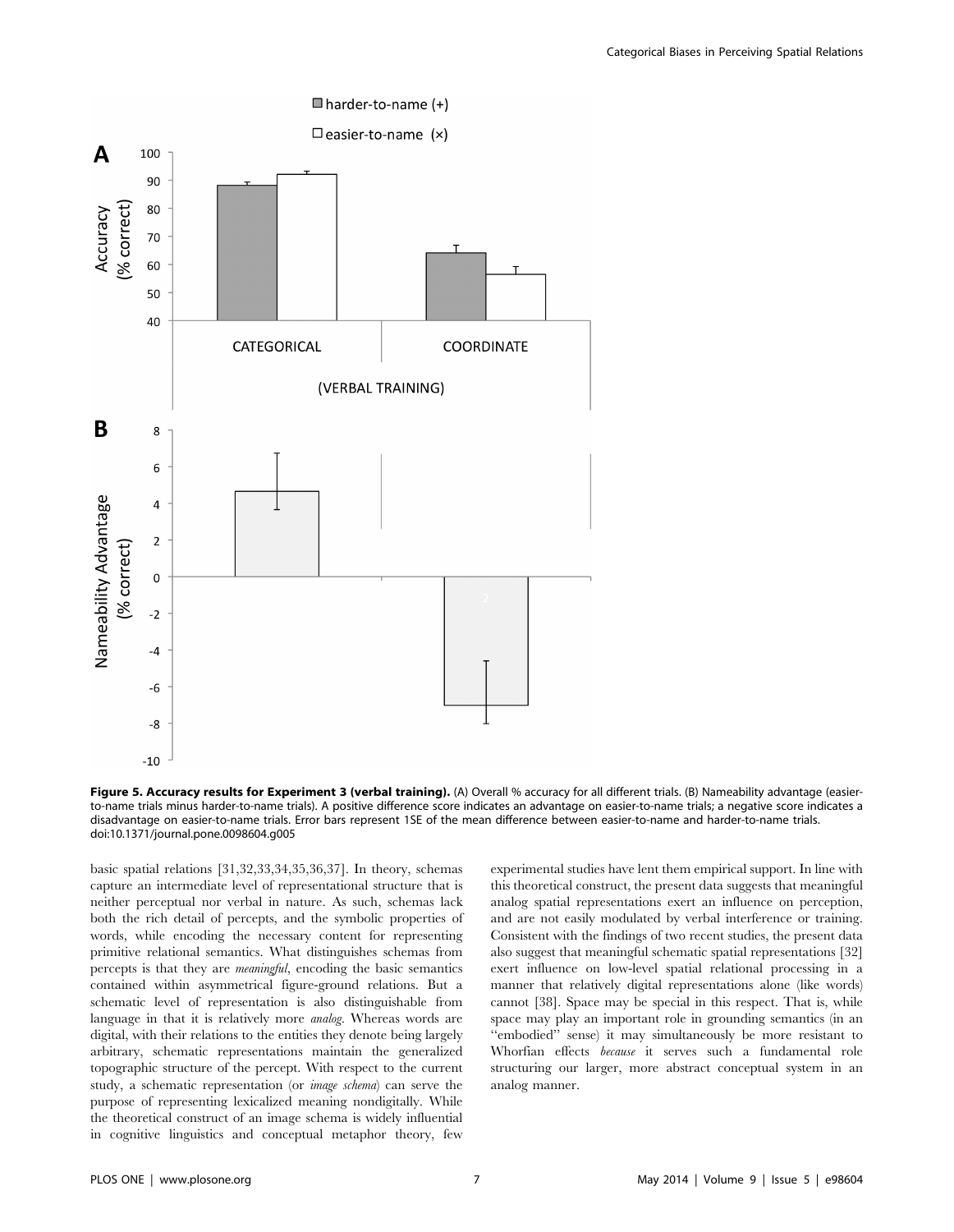## Conclusions

Kosslyn [14] proposed a hemispheric bias for processing categorical and coordinate spatial information. He argued that the neuroanatomical division of labor that predisposes the left hemisphere for categorical information and the right hemisphere for coordinate information is the result of a long evolutionary history. Kosslyn [14] first speculated that cortical specializations for categorical processing in the left hemisphere, and coordinate processing in the right, was the evolutionary result of prior hemispheric specializations for speech. Later, Kosslyn [18] revised his theory, hypothesizing that low-level perceptual biases in left hemisphere structures important for abstraction (and categorization) served as a precursor for the development of language in proximate cortical areas. Although the present study did not investigate lateralization, the data is at least consistent with a third possible hypothesis suggested by previous research [16]. This recent patient study using voxel lesion symptom mapping provided evidence that the right hemisphere exhibits an analog bias in representing the meaning of basic spatial categories. One possibility is that within the right hemisphere, analog representations of basic spatial categories exert a modulating effect on the perception of coordinate spatial relations independent of relatively digital representations processed in the left hemisphere.

Nearly twenty years after coining the distinction between categorical and coordinate spatial information Kosslyn [39] wrote, ''I would not be surprised if the distinction between categorical and coordinate spatial relations provides insight into how linguistic

## References

- 1. Casasanto D, Boroditsky L (2008) Time in the mind: Using space to think about time. Cognition 106: 579–593.
- 2. Kranjec A, Lehet M, Bromberger B, Chatterjee A (2010) A Sinister Bias for Calling Fouls in Soccer. PLoS ONE 5: e11667.
- 3. Choi S, McDonough L, Bowerman M, Mandler J (1999) Early sensitivity to language-specific spatial categories in English and Korean. Cognitive Development 14: 241-268.
- 4. Quinn P (1994) The categorization of above and below spatial relations by young infants. Child Development 65: 58–69.
- 5. Quinn P, Cummins M, Kase J, Martin E, Weissman S (1996) Development of categorical representations for above and below spatial relations in 3- to 7 month-old infants. Developmental Psychology 32: 942–950.
- 6. Hayward WG, Tarr MJ (1995) Spatial language and spatial representation. Cognition 55: 39–84.
- 7. van der Ham IJM, Borst G (2011) The nature of categorical and coordinate spatial relation processing: An interference study. Journal of Cognitive Psychology 23: 922–930.
- 8. Dent K (2009) Coding categorical and coordinate spatial relations in visualspatial short-term memory. Quarterly Journal of Experimental Psychology 62: 2372–2387.
- 9. Hermer-Vazquez L, Spelke ES, Katsnelson AS (1999) Sources of flexibility in human cognition: Dual-task studies of space and language. Cognitive psychology 39: 3–36.
- 10. Tversky B, Schiano DJ (1989) Perceptual and conceptual factors in distortions in memory for graphs and maps. Journal of Experimental Psychology: General 118: 387.
- 11. Huttenlocher J, Hedges LV, Corrigan B, Crawford LE (2004) Spatial categories and the estimation of location. Cognition 93: 75–97.
- 12. Majid A, Bowerman M, Kita S, Haun DBM, Levinson SC (2004) Can language restructure cognition? The case for space. Trends in Cognitive Sciences 8: 108– 114.
- 13. Haun DBM, Rapold CJ, Janzen G, Levinson SC (2011) Plasticity of human spatial cognition: Spatial language and cognition covary across cultures. Cognition 119: 70–80.
- 14. Kosslyn S (1987) Seeing and imagining in the cerebral hemispheres: a computational analysis. Psychological Review 94: 148–175.
- 15. Kosslyn S, Thompson W, Gitelman D, Alpert N (1998) Neural systems that encode categorical versus coordinate spatial relations: PET investigations. Psychobiology 26: 333–347.
- 16. Amorapanth P, Widick P, Chatterjee A (2010) The Neural Basis for Spatial Relations. Journal of Cognitive Neuroscience 8: 1739–1753.
- 17. Kosslyn S, Koenig O, Barrett C, Cave C, Tang J, et al. (1989) Evidence for two types of spatial representations: Hemispheric specialization for categorical and

categories bridge to perceptual representations" (p. 1523). While the present data suggests a limited role for online verbal labels in modulating spatial perception, it also presents evidence that meaningful and lexicalized–but relatively analog– representations of spatial categories can bias perceptual judgments about metric spatial information. Still, developing a better understanding of how long-term experience with naming might influence both concept formation and perceptual guidance, for these and other spatial categories, remains a rich ground for further investigation. The present data show an interaction between lexicalized spatial categories and the processing of lower-level coordinate spatial information providing insight into the continuity across perception and conception—what Talmy [34] called ception. Our findings are consistent with the general view that verbal, conceptual, and perceptual representations share a parallel structure [40] and shed further light on the organization of a neural system capable of representing the most basic meanings on a digital-analog continuum.

## Acknowledgments

The authors thank Matthew Lehet and Annika Hillebrandt for data collection.

## Author Contributions

Conceived and designed the experiments: AK GL AC. Performed the experiments: AK GL AC. Analyzed the data: GL. Wrote the paper: AK GL AC.

coordinate relations. Journal of Experimental Psychology: Human Perception and Performance 15: 723–735.

- 18. Kosslyn S, Jacobs R (1994) Encoding shape and spatial relations: A simple mechanism for coordinating complementary representations. In: Honavar V, Uhr LM, editors. Artificial intelligence and neural networks: Steps toward principled integration. Boston: Academic Press.
- 19. Postma A, Laeng B (2006) New insights in categorical and coordinate processing of spatial relations. Neuropsychologia 44: 1515–1518.
- 20. Lupyan G, Rakison D, McClelland JL (2007) Language is not Just for Talking Redundant Labels Facilitate Learning of Novel Categories. Psychological Science 18: 1077–1083.
- 21. Lupyan G (2008) The conceptual grouping effect: Categories matter (and named categories matter more). Cognition 108: 566–577.
- 22. Lupyan G (2009) Extracommunicative functions of language: Verbal interference causes selective categorization impairments. Psychonomic bulletin & review 16: 711–718.
- 23. Lupyan G (2008) From chair to" chair": a representational shift account of object labeling effects on memory. Journal of Experimental Psychology: General 137: 348.
- 24. van der Ham IJM, van Wezel RJ, Oleksiak A, Postma A (2007) The time course of hemispheric differences in categorical and coordinate spatial processing. Neuropsychologia 45: 2492–2498.
- 25. Lupyan G, Thompson-Schill SL, Swingley D (2010) Conceptual Penetration of Visual Processing. Psychological Science 21: 682–691.
- 26. Winawer J, Witthoft N, Frank MC, Wu L, Wade AR, et al. (2007) Russian blues reveal effects of language on color discrimination. Proceedings of the National Academy of Sciences of the United States of America 104: 7780–7785.
- 27. Perry LK, Lupyan G (2013) What the online manipulation of linguistic activity can tell us about language and thought. Frontiers in behavioral neuroscience 7.
- 28. Gilbert AL, Regier T, Kay P, Ivry RB (2006) Whorf hypothesis is supported in the right visual field but not the left. Proceedings of the National Academy of Sciences of the United States of America 103: 489–494.
- 29. Frick RW (1995) Accepting the null hypothesis. Memory & Cognition 23: 132– 138.
- 30. Bowerman M (1996) Learning How to Structure Space for Language: A Crosslinguistic Perspective. In: Bloom P, Peterson M, Nadel L, Garrett M, editors. Language and Space. Cambridge, MA: The MIT Press. pp. 385–436.
- 31. Mandler J (1992) How to build a baby: II. Conceptual primitives. Psychological Review 99: 587–604.
- 32. Amorapanth P, Kranjec A, Bromberger B, Lehet M, Widick P, et al. (2012) Language, perception, and the schematic representation of spatial relations. Brain and Language 120: 226–236.